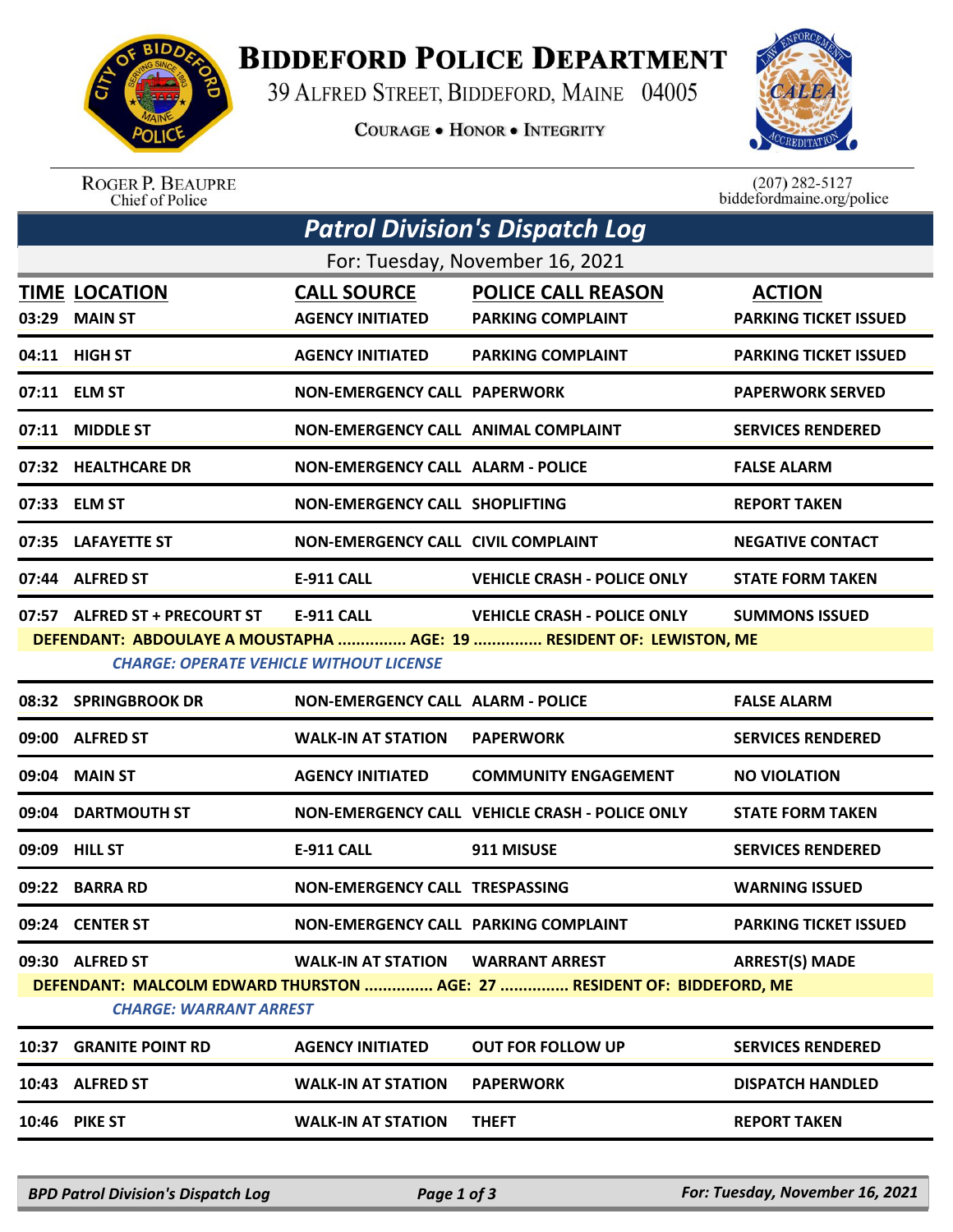| 11:40 | <b>TIME LOCATION</b><br><b>LAMOTHE AVE</b>                                            | <b>CALL SOURCE</b><br>NON-EMERGENCY CALL CIVIL COMPLAINT                                | <b>POLICE CALL REASON</b>                                                                                                | <b>ACTION</b><br><b>CIVIL COMPLAINT</b> |
|-------|---------------------------------------------------------------------------------------|-----------------------------------------------------------------------------------------|--------------------------------------------------------------------------------------------------------------------------|-----------------------------------------|
|       | 12:01 ALFRED ST                                                                       | <b>E-911 CALL</b>                                                                       | <b>BOLO</b>                                                                                                              | <b>UNFOUNDED</b>                        |
|       | 12:53 ALFRED ST                                                                       | <b>E-911 CALL</b>                                                                       | 911 MISUSE                                                                                                               | <b>GONE ON ARRIVAL</b>                  |
| 13:12 | <b>COMMERCIAL ST</b>                                                                  |                                                                                         | NON-EMERGENCY CALL VEHICLE CRASH - POLICE ONLY                                                                           | <b>STATE FORM TAKEN</b>                 |
|       | 13:23 STONE CLIFF RD                                                                  | NON-EMERGENCY CALL ASSIST OTHER AGENCY                                                  |                                                                                                                          | <b>NEGATIVE CONTACT</b>                 |
| 13:24 | <b>MAPLEWOOD AVE</b>                                                                  | <b>NON-EMERGENCY CALL SUSPICION</b>                                                     |                                                                                                                          | <b>REPORT TAKEN</b>                     |
| 13:26 | <b>TIGER WAY</b>                                                                      | <b>AGENCY INITIATED</b>                                                                 | <b>ASSIST: MEDICAL</b>                                                                                                   | <b>TRANSPORT TO HOSPITAL</b>            |
| 13:28 | <b>MIDDLE ST</b>                                                                      | <b>AGENCY INITIATED</b>                                                                 | <b>ANIMAL COMPLAINT</b>                                                                                                  | <b>SERVICES RENDERED</b>                |
|       | 13:41 ELM ST                                                                          | <b>E-911 CALL</b>                                                                       | <b>ASSIST: MEDICAL W/ ENGINE</b>                                                                                         | <b>TRANSPORT TO HOSPITAL</b>            |
| 13:42 | <b>MAIN ST</b>                                                                        | <b>NON-EMERGENCY CALL SUSPICION</b>                                                     |                                                                                                                          | <b>GONE ON ARRIVAL</b>                  |
| 14:31 | <b>MEETINGHOUSE RD</b>                                                                | NON-EMERGENCY CALL ASSIST OTHER AGENCY                                                  |                                                                                                                          | <b>NEGATIVE CONTACT</b>                 |
| 14:50 | <b>MAIN ST</b>                                                                        |                                                                                         | NON-EMERGENCY CALL ARTICLES LOST/FOUND                                                                                   | <b>REPORT TAKEN</b>                     |
| 15:16 | <b>GREEN ST</b>                                                                       | NON-EMERGENCY CALL ANIMAL COMPLAINT                                                     |                                                                                                                          | <b>SERVICES RENDERED</b>                |
|       | 15:21 WENTWORTH ST                                                                    |                                                                                         | <b>NON-EMERGENCY CALL MENTAL ILLNESS CASES</b>                                                                           | <b>SERVICES RENDERED</b>                |
|       | 15:51 ALFRED ST + BARRA RD                                                            | E-911 CALL                                                                              | <b>ASSIST: VEHICLE CRASH - FIRE / EMS STATE FORM TAKEN</b>                                                               |                                         |
|       | 16:14 ALFRED ST                                                                       | NON-EMERGENCY CALL CIVIL COMPLAINT                                                      |                                                                                                                          | <b>CIVIL COMPLAINT</b>                  |
| 16:55 | <b>POOL ST</b><br>21 YEAR-OLD OPERATOR FROM WINTHROP, ME                              | <b>AGENCY INITIATED</b><br><b>TRAFFIC WARNING: OPERATING WITH INADEQUATE HEADLIGHTS</b> | <b>TRAFFIC ENFORCEMENT</b>                                                                                               | <b>WARNING ISSUED</b>                   |
|       | 17:42 ALFRED ST                                                                       | <b>AGENCY INITIATED</b>                                                                 | <b>ASSIST OTHER AGENCY</b>                                                                                               | <b>SERVICES RENDERED</b>                |
| 18:09 | <b>SACO FALLS WAY</b>                                                                 | E-911 CALL                                                                              | <b>JUVENILE OFFENSES</b>                                                                                                 | <b>SERVICES RENDERED</b>                |
| 19:17 | <b>GRAYS LN</b>                                                                       | <b>AGENCY INITIATED</b>                                                                 | <b>PAPERWORK</b>                                                                                                         | <b>REPORT TAKEN</b>                     |
| 19:21 | <b>MAIN ST</b>                                                                        | NON-EMERGENCY CALL ASSIST OTHER AGENCY                                                  |                                                                                                                          | <b>NEGATIVE CONTACT</b>                 |
| 19:59 | <b>MAIN ST</b>                                                                        | E-911 CALL                                                                              | <b>SHOPLIFTING</b>                                                                                                       | <b>REPORT TAKEN</b>                     |
|       | 20:44 ELM ST<br><b>CHARGE: OUI (ALCOHOL)</b><br><b>CHARGE: ATTACHING FALSE PLATES</b> | E-911 CALL                                                                              | ASSIST: VEHICLE CRASH - FIRE / EMS ARREST(S) MADE<br>DEFENDANT: JORDON RYAN LAPLUME  AGE: 27  RESIDENT OF: PAWTUCKET, RI |                                         |
|       | 21:11 POMERLEAU ST                                                                    | NON-EMERGENCY CALL ESCORTS / RELAYS                                                     |                                                                                                                          | <b>SERVICES RENDERED</b>                |
|       | 21:13 ALFRED ST + MAINE TPKE                                                          | NON-EMERGENCY CALL ASSIST OTHER AGENCY                                                  |                                                                                                                          | <b>NEGATIVE CONTACT</b>                 |
|       | 21:25 MAPLEWOOD AVE                                                                   | NON-EMERGENCY CALL ASSIST OTHER AGENCY                                                  |                                                                                                                          | <b>NEGATIVE CONTACT</b>                 |
|       | 21:29 CHRETIEN RD                                                                     | NON-EMERGENCY CALL VEHICLE CRASH - H&R                                                  |                                                                                                                          | <b>STATE FORM TAKEN</b>                 |
|       | <b>BPD Patrol Division's Dispatch Log</b>                                             | Page 2 of 3                                                                             |                                                                                                                          | For: Tuesday, November 16, 2021         |